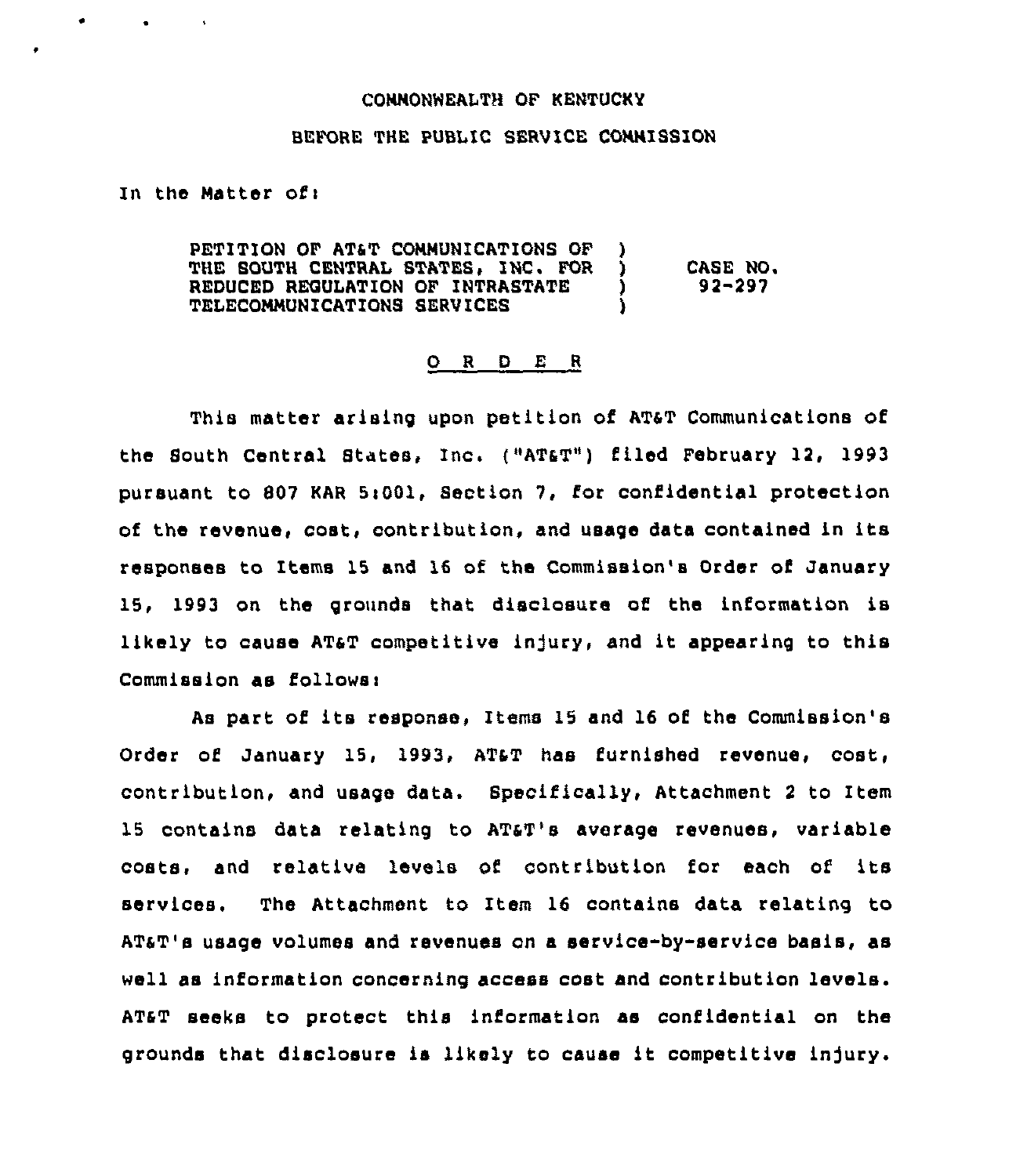The information sought to be protected is not known outside of ATST and is not disseminated within ATaT except to those employees who have a legitimate business need to know and act upon the information. AT&T seeks to preserve and protect the confidentiality of the information through all appropriate means.

KRS 61.872(l) requires information filed with the Commission to be available for public inspection unless specifically exempted by statute. Exemptions from this requirement are provided in KRS 61.878(1). That section of the statute exempts 11 categories of information. One category exempted in subparagraph (c) of that section is commercial information confidentially disclosed to the Commission. To qualify for that exemption, it must be established that disclosure of the information is likely to cause substantial competitive harm to the party irom whom the information was obtained. To satisfy this test, the party claiming confidentiality must demonstrate actual competition and a likelihood of substantial competitive injury if the information is disclosed. Competitive injury occurs when disclosure of the information gives competitors an unfair business advantage.

Disclosure of the information sought to be protected would allow ATaT's competitors to learn valuable market information which is not otherwise available and which could be used in the marketing focus of their competing services. The disclosure would assist competitors in developing a profile of AT&T's services in Kentucky by identifying service-specific demand and profitability. Therefore, disclosure of the information is likely to cause AT&T

 $-2-$